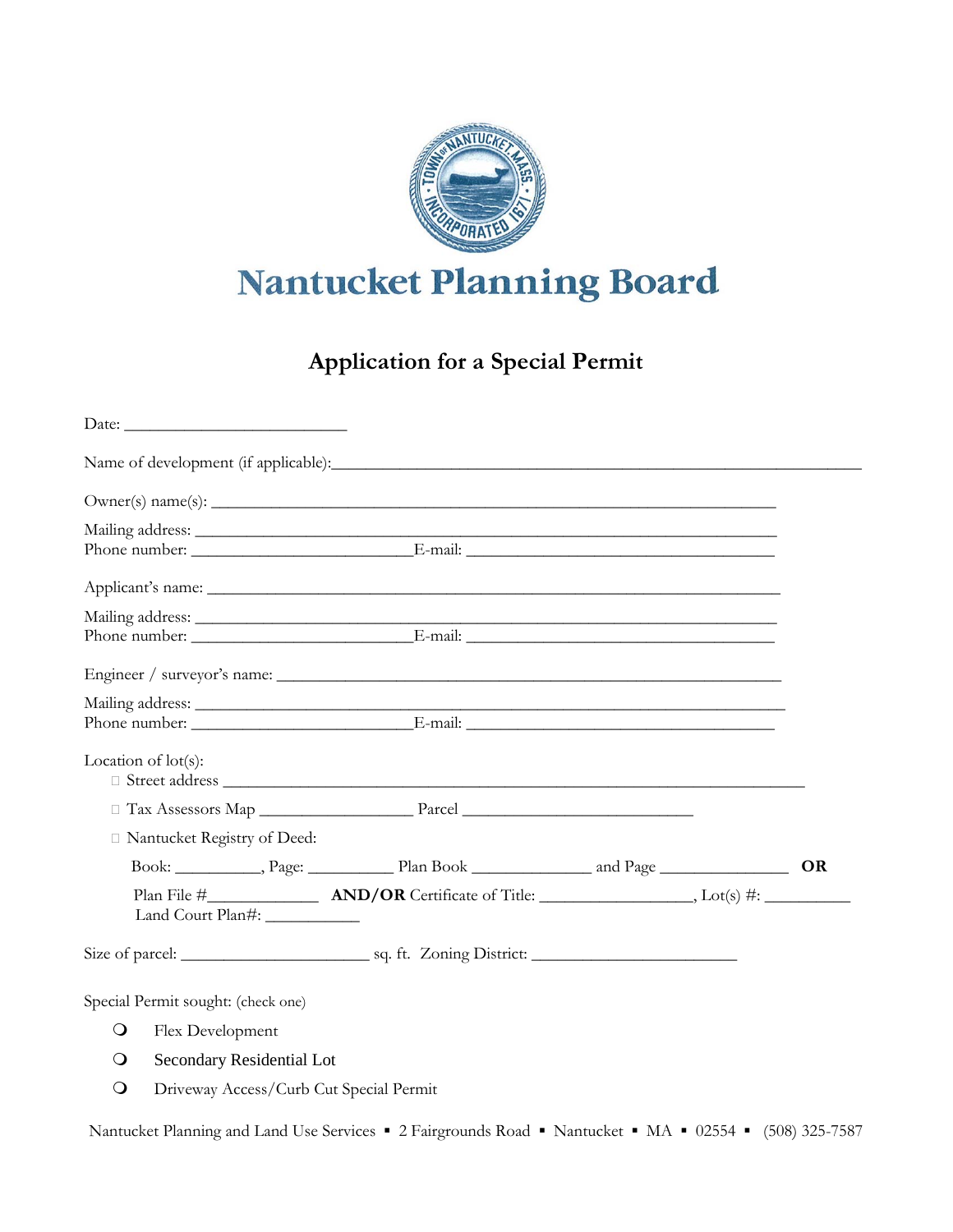- Major Commercial Development (MCD)
- **Q** Rear Lot Subdivision
- Moorlands Management District Subdivision or Construction (MMD)
- **Q** NEHOD (Neighborhood Employee Housing)
- MIPOD (Mid-Island Planned Overlay District)
- Other Uses Requiring a Special Permit (specify all uses, waiver requests and *Nantucket Code* sections)

| Section                                           | Description |  |
|---------------------------------------------------|-------------|--|
|                                                   |             |  |
|                                                   |             |  |
|                                                   |             |  |
|                                                   |             |  |
|                                                   |             |  |
|                                                   |             |  |
| Specify all associated Zoning Code relief sought: |             |  |
| Section                                           | Description |  |
|                                                   |             |  |
|                                                   |             |  |
|                                                   |             |  |
|                                                   |             |  |
|                                                   |             |  |

*Only the zoning relief expressly requested above will be considered as part of this application.*

If applying for a Major Commercial Development, specify how the application will comply with Section 139-11 (J) of the *Zoning Code of the Town of Nantucket*, also known as the Town's Affordable Housing Effort:

**All application fees, Pitney Bowes fees, and engineering escrow deposit requirements are listed on the "Planning Board Fee Schedule"**

Nantucket Planning and Land Use Services ▪ 2 Fairgrounds Road ▪ Nantucket ▪ MA ▪ 02554 ▪ (508) 325-7587